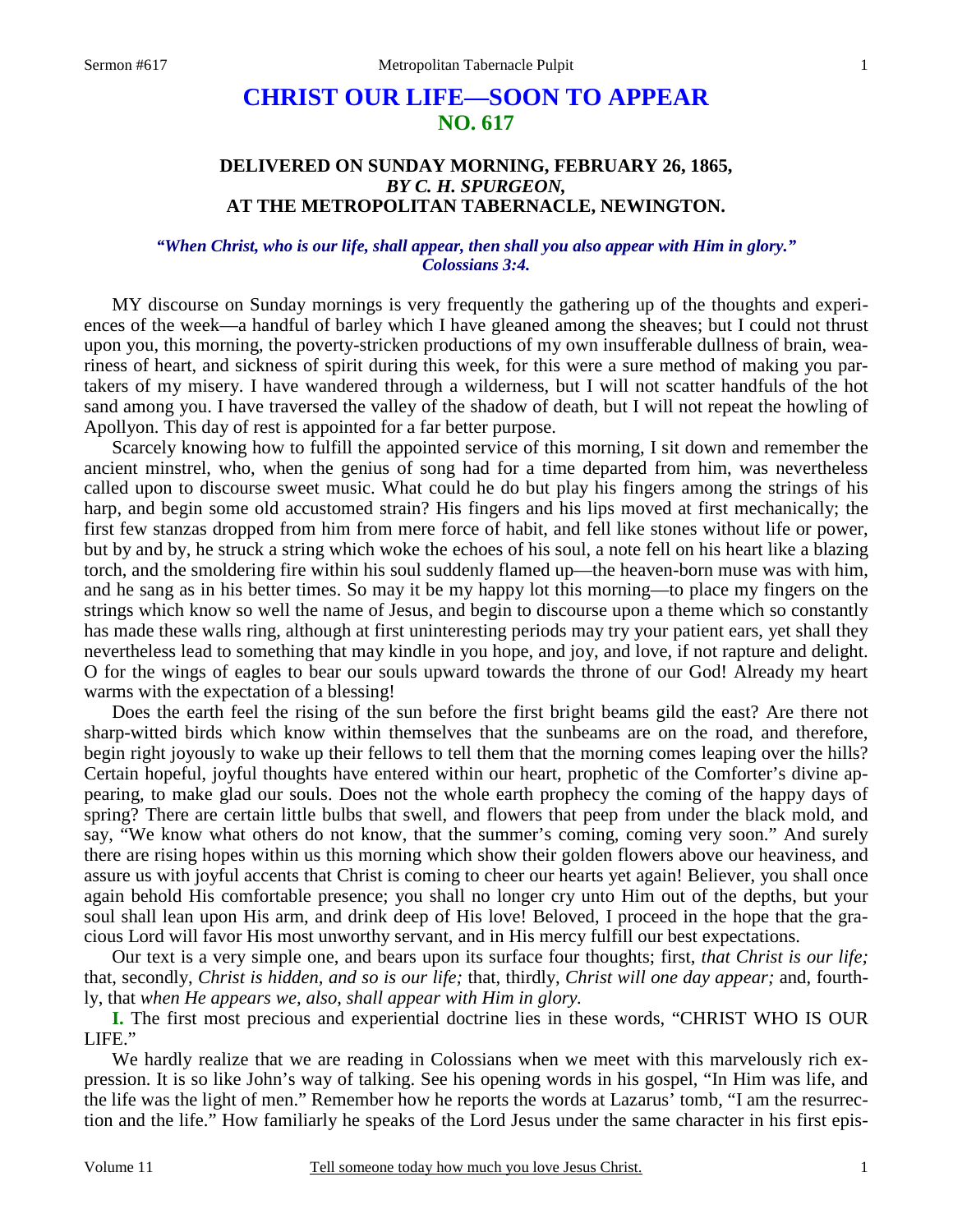tle—"That which was from the beginning, which we have heard, which we have seen with our eyes, which we have looked upon, and our hands have handled, of the Word of life; for the life was manifested, and we have seen it, and bear witness, and show unto you that eternal life which was with the Father, and was manifested unto us." How closely John cleaves to Jesus! He does not say, as the preacher of this morning will—Christ is the food of our life, and the joy of our life, and the object of our life, and so on, no, but "Christ *is* our life." I think that Peter or James would have said, "He is the *strength* or guide of our life," but John must put his head right on the Savior's bosom, he cannot talk at a distance, or whisper from a second seat, but his head must go sweetly down upon the Savior's heaving bosom; he must feel himself in the closest, nearest possible contact with his Lord; and so he puts it, "The life was manifested," getting to the very pith and marrow of it at once.

Paul has somewhat of the same loving spirit, and if not entitled to be called, "that disciple whom Jesus loved," the angel might well have addressed him as he did Daniel, "O man, greatly beloved." Therefore, you see, he leaps at once into the depths of the truth of God, and delights to dive in it. Whereas others, like the Israelites, stand outside the bound which surrounds the mount, he, like Moses, enters into the place where God is, and beholds the excellent glory. We, I fear, must compass this holy truth round about before we can fully enter into it. Blessed is it to wait at the doors of such a truth, though far better to enter in. Let it be understood that it is not natural but *spiritual* life of which the text treats, and then we shall not mislead the ignorant.

**1.** *Christ is the source of our life.* "For as the Father raises up the dead, and quickens them, even so the Son quickens whom He will." Our Lord's own words are—"Verily, verily, I say unto you, he who hears My Word, and believes on Him who sent Me, has everlasting life, and shall not come into condemnation; but is passed from death unto life. Verily, verily, I say unto you, the hour is coming, and now is, when the dead shall hear the voice of the Son of God; and they who hear shall live." Four *verilies*, as if to show the importance of the truth here taught to us. We are dead in sin. That same voice, which brought Lazarus out of the tomb, brings us out of our grave of sin. We hear the Word of God, and we live according to the promise—"Awake you who sleep, and arise from the dead, and Christ shall give you light" (Eph 5:14). Jesus is our Alpha, as well as our Omega—He is the Author of our faith, as well as its Finisher. We would have been to this day dead in trespasses and sins, if it had not been said, "And you has He quickened." It is by *His* life that we live; He gives us the living water, which is in us a well of water springing up unto everlasting life.

## **2.** *Christ is the Substance of our spiritual life.*

What is life? The physician cannot discover it; the anatomist hunts in vain for it, through flesh, and nerves, and brain. Be quick, sir, with that scalpel of yours! "Life's just departed," men say; cut quick to the heart, and see if you cannot find, at least, some lingering footprint of the departed thing called life. Subtle anatomist, what have you found? Look at that brain—what can you see there but a certain quantity of matter strangely fashioned? Can you discover what life is? It is true that somewhere in that brain and in that spinal cord it dwells, and that heart with its perpetual pumping and heaving has something or other to do with it, but where is the substance, the real substance of the thing called life? Ariel's wings cannot pursue it—it is too subtle. Thought knows it, but cannot grasp it—knows it from its being like itself, but cannot give a picture of it, nor represent what it is. In the new nature of the Christian, there is much mystery, but there is none as to what is its life; if you could cut into the center of the renewed heart, you would find sure footprints of divine life, for you would find love to Jesus, no, you would find Christ Himself there! If you walk in search of the springs of the sea of the new nature, you will find the Lord Jesus at the fount of all. "All my springs are in You," said David. Christ creates the life-throbs of the believer's soul. He sends the life-floods through the man according to His own will. If you could penetrate the brain of the believer, you would find Christ to be the central thought moving every other thought, and causing every other thought to take root and grow out of itself; you would find Christ to be the true substance of the inner life of the spiritual nature of every soul quickened by the breath of heaven's life.

**3.** *Christ is the sustenance of our life.* What can the Christian feed upon but Jesus' flesh and blood? As to his natural life, he needs bread, but as to his spiritual life, of which, alone, we are now speaking, he has learned that, "Man shall not live by bread alone, but by every Word which proceeds out of the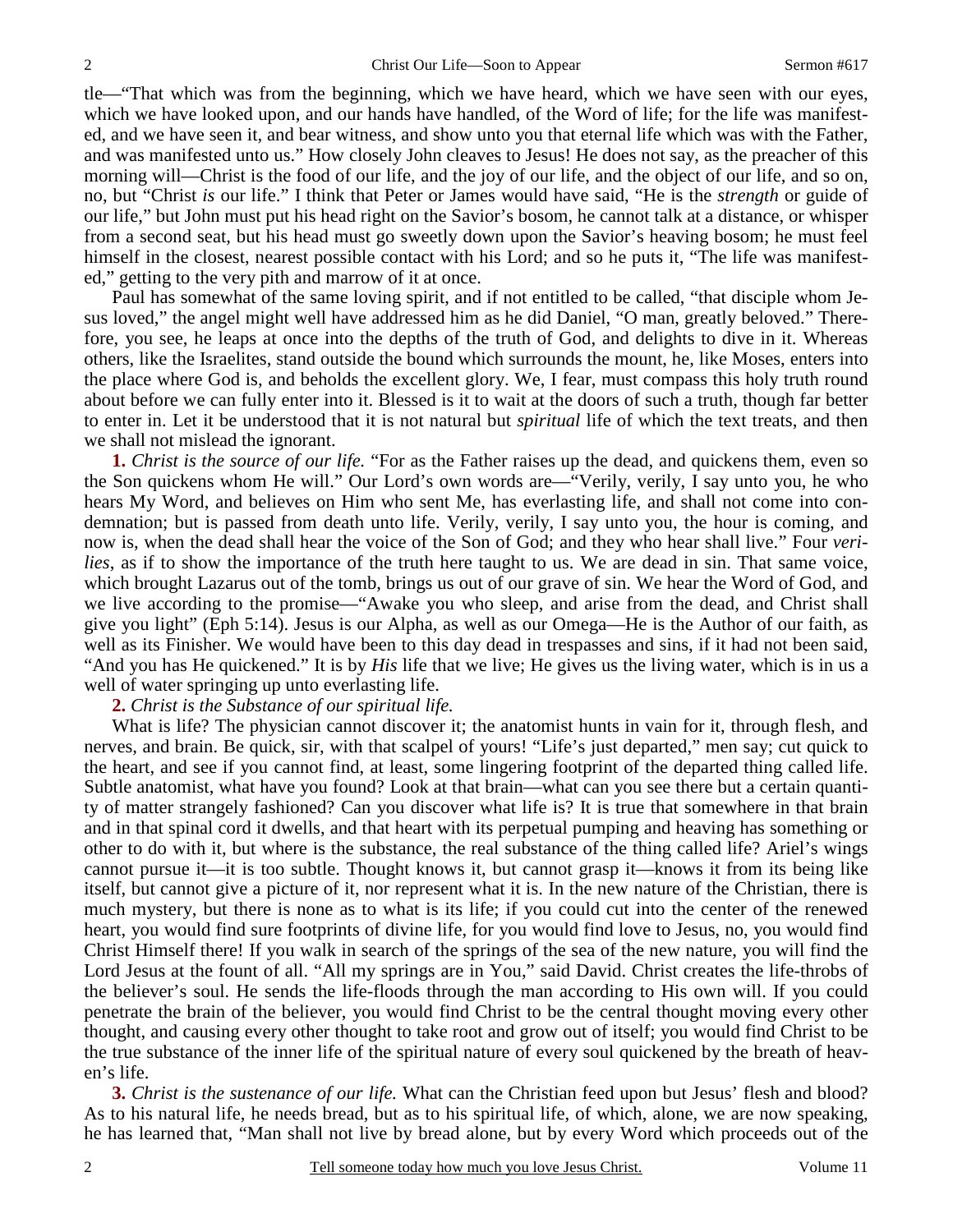mouth of God shall man live." "This is the bread which comes down from heaven that a man may eat of it and not die. I am the living bread which came down from heaven; if any man eats of this bread, he shall live forever—and the bread that I will give is My flesh, which I will give for the life of the world." We cannot live on the sand of the wilderness, we want the manna which drops from on high; our skin bottles of creature confidence cannot yield us a drop of moisture, but we drink of the Rock which follows us, and that Rock is Christ. O wayworn pilgrims in this wilderness of sin, you never get a morsel, much less a meal, to satisfy the craving hunger of your spirits unless you find it in Christ Jesus! When you feed on Him, your soul can sing, "He has satisfied my mouth with good things, so that my youth is renewed like the eagle's." But if you have Him not, your bursting wine vat, and your well-filled barn can give you no sort of satisfaction; rather you will lament over them in the words of wisdom—"Vanity of vanities, all is vanity!" O how true are Jesus' own Words, "For My flesh is meat, indeed, and My blood is drink, indeed. He who eats My flesh, and drinks My blood, dwells in Me and I in him. As the living Father has sent Me, and I live by the Father: so he who eats Me, even he shall live by Me."

*Christ is the solace of our life.* Noah's ark had but one window, and we must not expect more. Jesus is the only window which lets light into the Christian's spirit when he is under sharp affliction. Kirke White's picture of his midnight voyage, when one star alone of all the train could guide the mariner's foundering boat to the port of peace, is a faint but truthful representation of the Christian's life in its hour of peril. Paul says that during his disastrous voyage, "Neither sun nor stars for many days appeared, and no small tempest lay on them, and all hope that they should be saved was taken away, but then, just then, the Angel of God stood at his side." And even so will the Lord Jesus appear to His saints in their extremities, and be their joy and safety. And, brethren, if Christ appears, what does it matter where we are?—

### *"Midst darkest shades if He appears My dawning is begun! He is my soul's bright morning star, And He my rising sun!"*

 Do not talk of poverty! Our tents are the curtains of Solomon and not the smoke-dried skins of Kedar when Christ is present! Speak not of need! There are all manner of precious fruits laid up for my Beloved when He comes into my cot. Speak not of sickness! My soul is no longer sick except it is of love, but full of holy health when once the Sun of Righteousness has risen with healing beneath His wings! Christ is the very soul of my soul's life; His loving kindness is better than life! There is nothing in life worth living for but Christ. "Whom have I in heaven but You, and there is none upon earth that I desire beside You!" The rest is mere skim milk and curds fit to be given to the swine, but Christ is the cream; all else is but the husk, and bran, and coarse gritty meal. The Lord Jesus is the pure flour. All that remains is the chaff; fan it and the wind shall carry it away, or the fire shall burn it, and little shall be the loss! Christ is the golden grain, the only thing worth having. Life's true life, the true heart's blood, the innermost fount of life is in Jesus.

To the true Christian, *Christ is the objective of his life.* As speeds the ship towards the port, so hastens the believer towards the haven of his Savior's bosom. As the arrow flies to its goal, so the Christian flies towards the perfecting of his fellowship with Christ Jesus. As the soldier fights for his captain, and is crowned in his captain's victory, so the believer contends for Christ, and gets his triumph out of the triumphs of his Master. "For him to live is Christ"—at least, it is this he seeks after, and counts that all life apart from this is merely death in another form. That wicked flesh of his, that cumbrous clay, those many temptations, that Satanic trinity of the world, the flesh, and the devil—all these mar his outward actions; but if he could be what he would be, he would stand like the bullock at Christ's altar to be slaughtered, or march forward like a bullock in Christ's furrow to plough the blood-bought field. He desires that he may not have a hair of his head unconsecrated, nor heave one breath which is not for his Savior, nor speak one word which is not for the glory of his Lord! His heart's ambition is to live as long as he can better glorify Christ on earth than in heaven, and to be taken up when it shall be better for him and more honorable for his Master that he should be with Jesus where He is. As the river seeks the sea, so, Jesus, I seek You! O let me find You, and melt my life into Yours forever!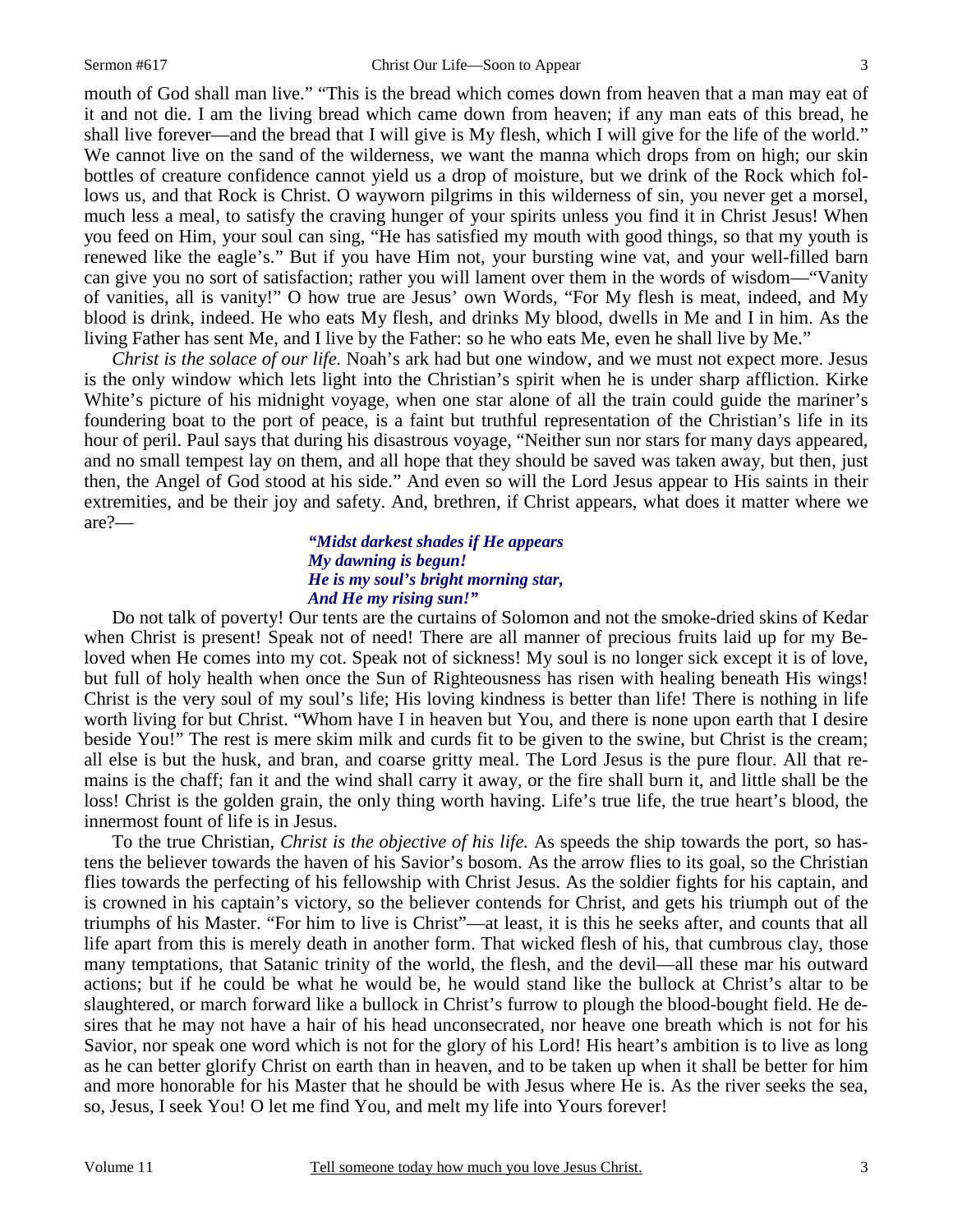It follows from all this that Christ *is the Exemplar of our life.* A Christian lays the life of Christ before him as the schoolboy puts his copy at the top of the page, and he tries to draw each line, downstroke and up-stroke, according to the handwriting of Christ Jesus. He has the portrait of Christ before him, as the artist has in his studio his Greek sculptures, busts and torsos; he knows that there is all the true anatomy of virtue in Christ. If he wants to study life, he studies from Christ, or, if he would closely learn the beauties of the antique, he studies from the Savior, for Christ is ancient, and modern, antique and living, too, and therefore, God's artists, in their life-sculpture, keep to the Savior, and count that if they imitate every vein, and fetch out every muscle of their great copy, they shall then have produced the perfection of manhood. I would give nothing for your religion if you do not seek to be like Christ; where there is the same life within, there will, there *must* be, to a great extent, the same developments without. I have heard it said, and I think I have sometimes noticed it, that husbands and wives who are truly knit together in near and dear conjugal affection, grow somewhat like each other in expression, if not in feature. This I well know, that if the heart is truly wedded to the Lord Jesus, and lives in near fellowship with Him, it must grow like He is. Grace is the light, our loving heart is the sensitive plate, Jesus is the person who fills the lens of our soul, and soon a heavenly photograph of His character is produced. There will be a similarity of spirit, temper, motive, and action; it will not be manifest merely in great things, but in little matters, too, for even our speech will betray us.

 Thus, you see I have only been wading along the banks, or at best, conducting you up to the knees in the gently flowing stream of my text. Experience must lead you further, for there is a great deep here; Paul could perceive it, for *he* does not say as I have been saving, "Jesus is the source of our life, the substance of our life, the solace of our life, the objective of our life, the exemplar of our life," but he says, "Christ is our life," and so He is, indeed. Just as we have a natural life, of which we know so little, so we have a spiritual life which is more mysterious by far, and of that we know beyond its effects and operations little more than this—that Christ *is* that life, that when we get Christ, we have eternal life, that if we have life, it is only because we have Christ in us, the hope of glory.

I must pause a minute here to say that, what is true concerning our spiritual life, *now, is equally true of our spiritual life in heaven.* Different as are the circumstances of the life in heaven and the life on earth, yet as to real essence, there is only one life in both places. Saints in heaven live by precisely the same life which makes them live here. Spiritual life in the kingdom of grace and in the kingdom of glory is the same—only here it is uneducated spiritual life—there it is educated and trained; here it is undeveloped, it is the babe, the child, there it is developed, manifested, perfected; but in very deed, the life is precisely the same. Saints need not to be born-again after once being regenerate. You who have been born-again have now within you the life which will last on throughout eternity! You have the very same vital spark of heavenly flame which will burn in glory, world without end.

It will be no digression if we here remark that as we have eternal life in having Christ, *this marks our dignity.* "Christ our life!" Why, this cannot be said of princes or kings! What is their life? Talk of blue blood and pedigree, and so on—here is something more, *here is God's own Son—our life!* You cannot say this of angels. Bright spirits, your songs are sweet, and your lives are happy, but Christ is not your life! No, this cannot be asserted of archangels. Gabriel! You may bend yourself before God's throne, and worship Him in praises too high for me, but you cannot boast what I can surely claim—that Christ is my life! Even those mysterious presence-angels of whom we read in Ezekiel and Revelation, called the four living creatures, though they seem to bear up the moving throne of Deity, creatures who appear to be an embodiment of divine power and glory—yet even of these it is not written that Christ is their life! Herein men, redeemed, elect, favored men rise to a supernatural light, for they can say what no spirits but those redeemed by blood may venture to assert—"Christ is our life." Does not this account for *Christian holiness?* How can a man live in sin if Christ is his life? Jesus dwells in him and he continues in sin? Impossible! Can he sin without his life? He *must* do so if he sins, because Christ cannot sin, and Christ is his life. Why, if I see the saint ever so self-denying, ever so zealous, ever so earnest, ever so like his Lord, it is no wonder now, when I understand that Christ is his life!

See *how secure* the Christian is. No dagger can reach his life, for it is hidden beyond the skies. No temptation, no hellish blast, no exhalation from the dark pits of temptation can ever, with burning fever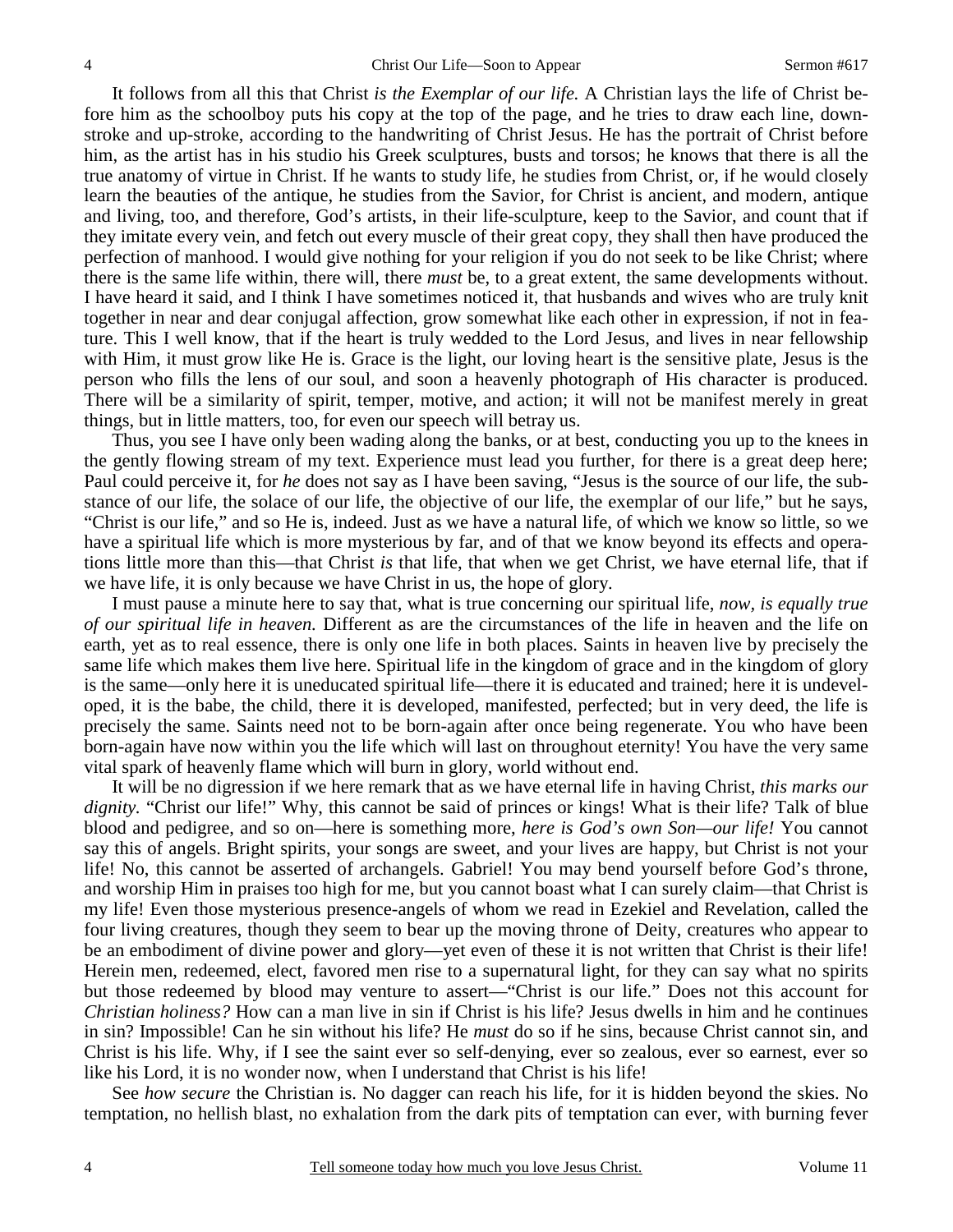or chill consumption, waste the life of the Christian spiritually. No, it is hid with Christ, it *is* Christ, and unless Christ dies, the Christian's life dies not. Oh how safe, how honored, how happy is the Christian!

 But we may not linger longer, time warns us to proceed. There is much more than ever we shall be able to bring out. Let down your buckets, here is a deep well; I hope you have something to draw with and you who have life within have. You who have not, may look down the well and see the darkness, or the reflection of the water—but you cannot reach the cooling flood. It is only you who can draw, who can know the excellence of this living water. I pray the Lord help you to drink to the full and draw again, for there is no fear of ever draining the inexhaustible fullness of this deep truth of God.

**II.** Now, as our Lord Jesus has not yet appeared in His glory, OUR LIFE IS THEREFORE HID-DEN.

"The earnest expectation of the creature waits for the manifestation of the sons of God," but as yet they are unknown and not manifested. The major part of the believer's life is not seen at all, and never can be by the unspiritual eye. Where is Christ? To the worldling, at the present moment, there is no such person as Christ; he says, "I cannot see Him, touch Him, hear Him; He is beyond all cognizance of my senses; I do not believe in Him." Just such is spiritual life to the unbeliever. You must not expect, because you are a Christian, that unbelievers will begin to admire you, and say, "What a mystery; this man has a new life in him! What an admirable thing, what a desirable possession! We wish we partook of the same." Nothing of the kind! They do not know that you have such a life at all; they can see your outward actions, but your inward life is quite out of reach of their observation. Christ is in heaven today, He is full of joy; but the world does not know His joy; no worldly heart is boasting and rejoicing because Christ is glad in heaven. Christ today is pleading before the Father's throne, but the world does not see Christ's engagements; Christ's occupations are all hidden from carnal eyes. Christ at this present moment reigns, and has power in heaven, and earth, and hell—but what does the worldly man see of it? Jesus has fellowship with all His saints everywhere, but what does the ungodly discern? I might stand and preach until midnight concerning my Lord, but all that men who are unconverted would gain would be to hear what I have to say, and then to say, "Perhaps it is true," but they could not possibly discern it the thing is beyond the cognizance of sense. So is our spiritual life.

Beloved, you may reign over sin, but the sinner does not comprehend your being a king. You may officiate as a priest before God, but the ungodly man does not perceive your priesthood and your worship. Do not expect him to do so; your labor is lost if you try by any way to introduce him to these mysteries except by the same door through which you came yourself. I never try to teach a horse astronomy; and to teach an unconverted man spiritual experience would be a folly of the same sort. The man who knows nothing of our inner life takes up *Pilgrim's Progress,* and he says, "Yes, it is a very wonderful allegory." It is, sir, but unrenewed minds know nothing about it. When we have sometimes read explanations of the *Pilgrim's Progress,* we could not but detect that the writer of the explanation had need to have had it explained to himself; he could describe the shell, but the kernel of the nut was far beyond his reach; he had not learned to crack the shell, and to feed upon the meat. Now, it must be so, it must be so, if Christ is our life; Christ has gone away and cannot be seen; it must be so that the greater proportion of the spiritual life must be forever a secret to all but spiritual men. But there is a part which men *do* see, and that I may liken to Christ when He was on earth—Christ seen of men and angels. What did the world do with Christ as soon as they saw Him? Did they sit Him in the chair of state, and fall down, and worship His absolute perfection? No, not they—"He was despised and rejected of men, a man of sorrows and acquainted with grief." Outside of the camp was His place! Cross-bearing was for Him; His occupation, not of one day, but of every day. Did the world yield Him solace and rest? Foxes, you have your holes, you birds of the air, you have your nests, but the Son of man had nowhere to lay His head. Earth could afford Him no bed, no house, no shelter; and at last, it cast Him out for death, and crucified Him, and then would have denied Him a tomb, if one of His disciples had not begged for His body! Such you must expect to be the lot of the part of your spiritual life which men can see; as soon as they see it to be spiritual life, they will treat it as they treated the Savior. They will despise it.

"Sure!" they say, "Pretty fancies, fine airs, nice ideas." You expect them to give you comfort, do you? Worldlings to give you comfort? Do you think that Christ will have anywhere to lay His head in this world today any more than He had 1800 years ago? You go about to find what God gives the foxes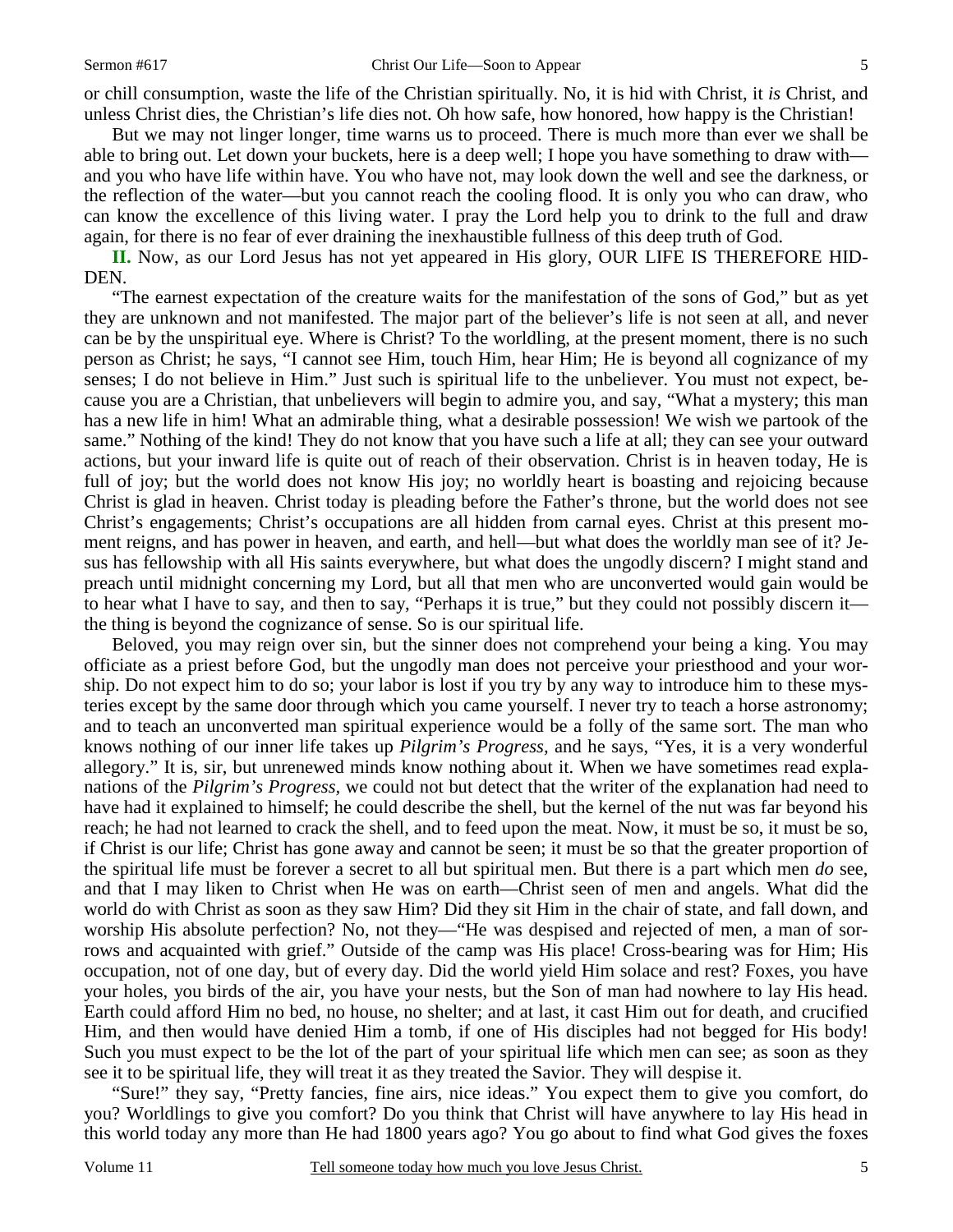and the birds—but what He never meant to give to you in this world—a place to lay your head. Your place to lay your head is up yonder on your Savior's bosom, but not here. You dream that men will admire you that the more holy you are, and the more Christ-like you are, the more peaceable people will be towards you. My dear friends, you do not know what you are thinking! "It is enough for the disciple that he be as his master, and the servant as his lord. If they have called the master of the house, Beelzebub, how much more shall they call them of his household?" I believe if we were more like Christ, we would be much more loved by His friends, and much more hated by His enemies. I do not believe the world would be half so lenient to the Church, today, if it were not that the Church has grown complacent to the world. When any of us speak up boldly, mercenary motives are imputed to us, our language is turned upside down, and we are abhorred of men. We get smooth things, brethren, because I am afraid we are too much like the false prophets who prophesied peace, peace, where there was no peace. Let us be true to our Master, stand out and come out and be like He, and we must expect the same treatment which He had. And if we receive it, we can only say, "This is what I expected."—

#### *"'Tis, no surprising thing That we should be unknown; The Jewish world knew not their king, God's everlasting Son."*

**III.** CHRIST WILL APPEAR. The text speaks of it as a fact to be taken for granted. "When Christ, who is our life, shall appear." It is not a matter of question in the Christian Church whether Christ will appear or not. Has not Christ appeared once? Yes, after a certain sort. I remember reading a quaint expression of some old divine that the Book of Revelation might quite as well be called a concealment, for it was rather a hiding than a revealing of things to come. So, when Jesus came, it was hardly a revealing, it was a hiding of our Lord. It is true that He was "manifest in the flesh," but it is equally true that the flesh shrouded and concealed His glory. The first manifestation was very partial; it was Christ seen through a glass; Christ in the mist of grief and the cloud of humiliation. Christ is yet to appear in the strong sense of the word "appearing." He is to come out and shine forth. He is to leave the robes of scorn and shame behind, and to come in the glory of the Father, and all His holy angels with Him. This is the constant teaching of the Word of God, and the constant hope of the Church, that *Christ will appear.* A thousand questions at once suggest themselves—how will Christ appear? When will Christ appear? Where will Christ appear? And so on. What God answers we may inquire, but some of our questions are mere impertinence. How will Christ appear? I believe Christ will appear in person. Whenever I think of the second coming, I never can tolerate the idea of a spiritual coming. That always seems to me to be the most transparent folly that can possibly be put together, because Christ cannot come spiritually—He is always here! "Lo! I am with you always, even unto the end of the world." Christ's spiritual coming can never be that which is spoken of in Scripture, as the day of our release. I sometimes say to brethren, "Do you think if Christ were to come spiritually now, we would observe the ordinances better?" "Yes, certainly." Do you think, for instance, the ordinance of the Lord's Supper would be better attended to? "Yes, no doubt it would." Yes, but then this proves that this is not the coming which the Bible speaks of, because it is expressly said of the Lord's Supper that we are to do it in remembrance of Him, *till He comes*. A *spiritual* coming would make us do it more zealously; there must be another form of coming which would justify our giving up the Supper altogether, and that must be of a *personal* character—for then, and then only, might the Supper properly cease. We shall not need to have a supper to remind us of the person, when the person Himself shall be present in our midst reigning and triumphant in His Church! We believe in a personal *reign* and coming of our Lord Jesus Christ.

But how will He come? He will doubtless come with great splendor; the angels of God shall be His attendants. We gather from Scripture that He will come to reign in the midst of His people, that the house of Israel will acknowledge Him as King. Yes, that all nations shall bow down before Him, and kings shall pay Him homage. None shall be able to stand against Him. "Those who pierced Him shall wail because of Him." He will come to discern between the righteous and the wicked, to separate the goats from the sheep. He will come graciously to present His people their reward according to their works. He will give to those who have been faithful over a few things to be rulers over many things; and those who have been faithful over many things shall be rulers over many cities. He will come to discern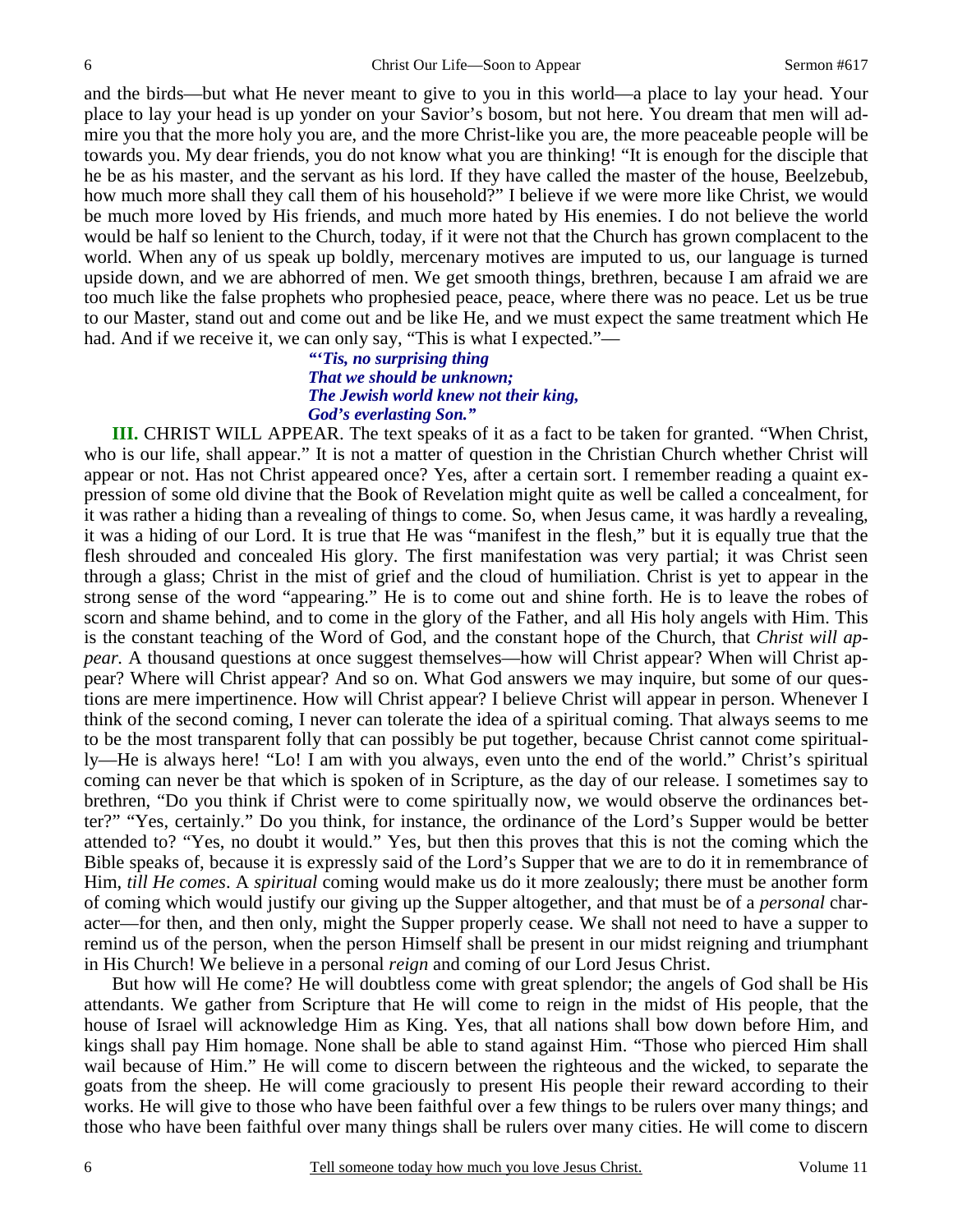between the works of His people—such as are only wood, hay, and stubble will be consumed—such as are gold, and silver, and precious stones will stand the fire. He will come to condemn the wicked to eternal punishment, and to take His people up to their everlasting mansions in the skies. We look for such a coming, and without entering into minute details, drawing charts, and painting pictures, we are content to believe that He is coming in His glory to show Himself to be what He always was—King of kings and Lord of lords, God over all, blessed forever; to be adored and worshipped, and no more to be despised and rejected of men.

 When will He come? That is a question which unbelief asks with a start. Faith replies, "It is not for you to know the times and seasons, of that day and of that hour no man knows." Some simpleton says, "But we may know the week, month, or year." Do not trifle with God's Word, and make a fool of yourself because you must know that the expression means that you do not know anything about the time at all, and never will. Christ will come in a time when we look not for Him, perhaps when the world and the Church are most asleep, when the wise and the foolish virgins have, alike, fallen into a deep slumber; when the stewards shall begin to beat their fellow servants, and to drink, and to be drunk; at midnight, or perhaps not till cock-crowing, He will come like a thief, and the house shall be suddenly broken up. But come He will, and that is enough for you and for me to know; and when He comes we shall appear, for as *He* shall appear, *we* shall also appear with Him in glory.

**IV.** The fourth thought is THAT WHEN CHRIST SHALL APPEAR, WE ALSO SHALL APPEAR.

Do you ever feel like those lions in the Zoological Gardens, restlessly walking up and down before the bars of their cage, and seeming to feel that they were never meant to be confined within those narrow limits? Sometimes they are for thrusting their heads through the bars, and then for dashing back and tearing the back of their dungeon, or for tearing up the pavement beneath them as if they yearned for liberty. Do you ever feel like that? Does your soul ever want to get free from her cage? Here is an iron bar of sin, of doubt, and there is another iron bar of mistrust and infirmity. Oh, if you could tear them away, could get rid of them all, you would do something for Christ—you would be like Christ! Oh, if you could but, by some means or other, burst the bands of this captivity! But you cannot, and therefore you feel uneasy. You may have seen an eagle with a chain upon its foot, standing on a rock—poor unhappy thing! It flaps its wings—looks up to the sun—wants to fly right straight ahead at it, and stare the sun out of countenance—looks to the blue sky, and seems as if it could sniff the blue beyond the dusky clouds and wants to be away; and so it tries its wings and dreams of mounting—but that *chain*, *that cruel chain,* remorselessly holds it down! Has not it often been so with you? You feel, "I am not meant to be what I am, I am sure I am not; I have a something in me which is adapted for something better, and higher, and I want to mount and soar—but that chain—that dragging chain of the body of sin and death keeps me down."

Now it is to such as you that this text comes and says to you, "Yes, your present state is not your soul's true condition, you have a hidden life in you; that life of yours pants to get out of the bonds and fetters which control it, and it shall be delivered soon, for Christ is coming, and when Christ shall appear you shall appear—the same appearance that belongs to Him belongs to you! He shall come and then your day of true happiness, and joy, and peace, and everything that you are panting for, and longing for, shall certainly come." I wonder whether the little oak inside the acorn—for there is a whole oak there, and there are all the roots and, all the boughs, and everything inside that acorn—I wonder whether that little oak inside the acorn ever has any premonition of the summer weather that will float over it a hundred years from now, and of the mists that will hang in autumn on its withered leaves, and of the hundreds of acorns which itself will cast, every autumn, upon the earth, when it shall become in the forest a great tree? You and I are like that acorn; inside of each of us are the germs of great things. There is the tree that we are to be—I mean there is the *spiritual* thing we are to be, both in body and soul even now within us, and sometimes here below, in happy moments, we get some inklings of what we are to be; and then how we want to burst the shell, to get out of the acorn, and to be the oak! Yes, but stop. Christ has not come, Christian, and you cannot get out of that till the time shall come for Jesus to appear, and then shall you appear with Him in glory. You will very soon perceive in your rainwater, certain ugly little things which swim and twist about in it, always trying, if they can, to reach the surface and breathe through one end of their bodies. What makes these little things so lively, those innumerable little things